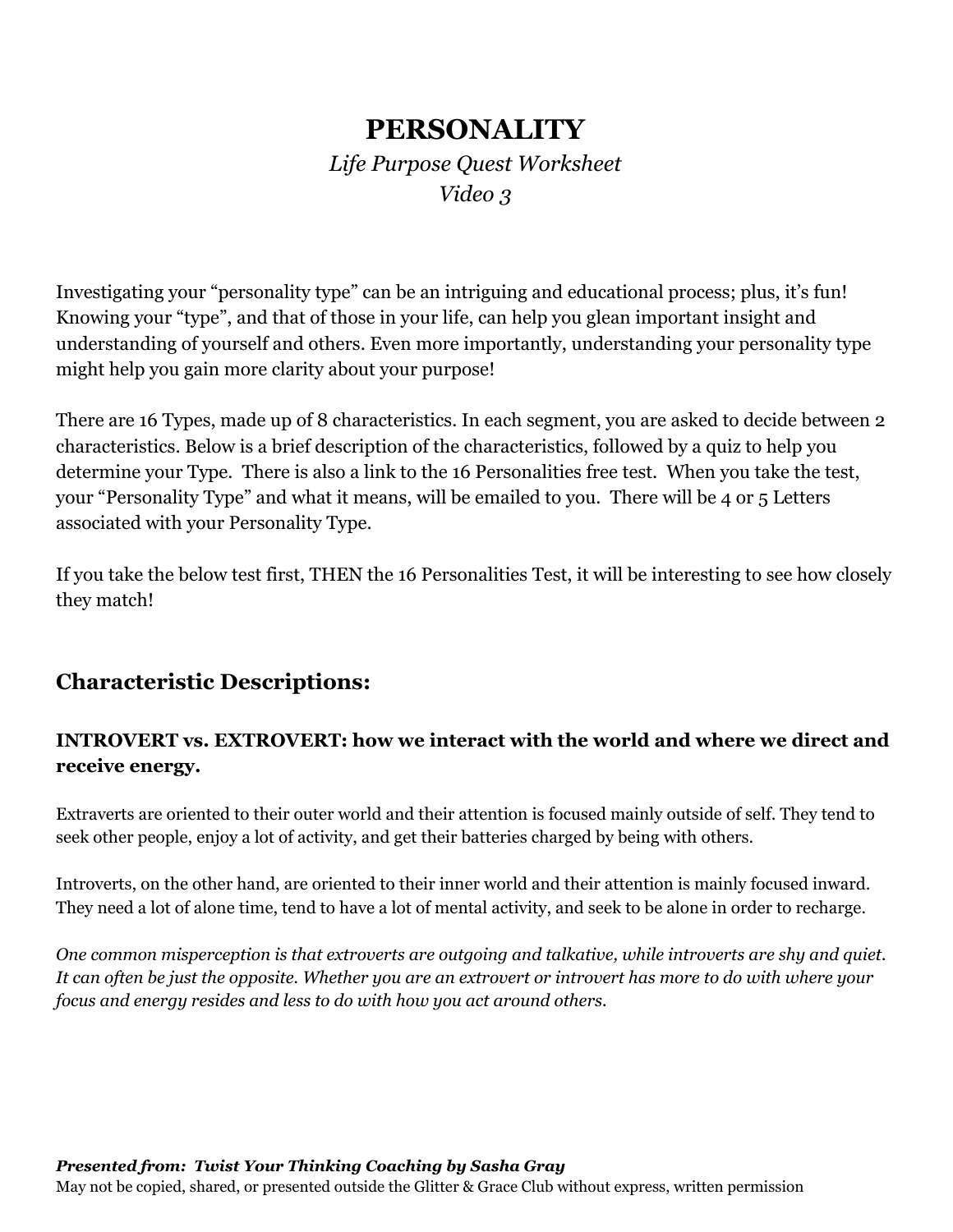#### **SENSOR vs. INTUITIVE: the kind of information we naturally notice.**

Sensors seek concrete information. They are attentive to what is going on around them, they trust senses to give them accurate perception of their reality, and they tend to have a talent for remembering facts. Intuitives are more concerned with looking for meaning, exploring possibilities, and gleaning insights from beyond the senses. This "reading between the lines" is often seen as a 6th sense and referred to as intuition. They often speak in metaphors.

One common misperception is that "intuitive" is referring to psychic ability; however it is simply referring to *the tendency to see and understand information that is beyond the surface of their reality.*

#### **THINKER vs. FEELER: how we make decisions.**

Thinkers tend to value logic above all else. They are good at being objective and are often quite analytical. When making decisions, thinkers are very black and white. Feelers value being caring and doing what's "right" over logic. They tend to be empathetic and make decisions based on how they feel and the feelings of others.

There is a strong gender bias in America, pushing many men to lean toward being Thinkers while women lean toward being Feelers. Our TRUE SELVES, however, may not be on the side that our society's roles have taught us to be. Be as honest with yourself as possible when determining which of these you are. This segment is also the most common that people claim to be "tied", and many people cannot decide which they are. If you feel tied, ask yourself which you would LIKE to be. Also, you can read the descriptions of BOTH and see which *resonates with you more. It's okay to have 2 "types".*

#### *JUDGER vs. PERCEIVER: how we like to structure our lives.*

Judgers prefer a structured life and orderly environment. They prefer strongly to have things settled, decided, and resolved rather than leaving something up in the air. They want to know what to expect before they do something. Perceivers prefer to live spontaneously. They enjoy remaining flexible so they can stay open to possibilities. They are more likely to be okay leaving something open- ended or jumping in with little understanding of what to expect.

*One common misperception is that judgers are "neat and tidy" while perceivers are "messy". This preference* is not necessarily related strongly to the physical "structure" of one's life, but rather about the degree of structure and order one prefers to feel most comfortable. Perceivers feel trapped when forced to decide, while *judgers feel anxious when a decision cannot be made.*

#### *Presented from: Twist Your Thinking Coaching by Sasha Gray*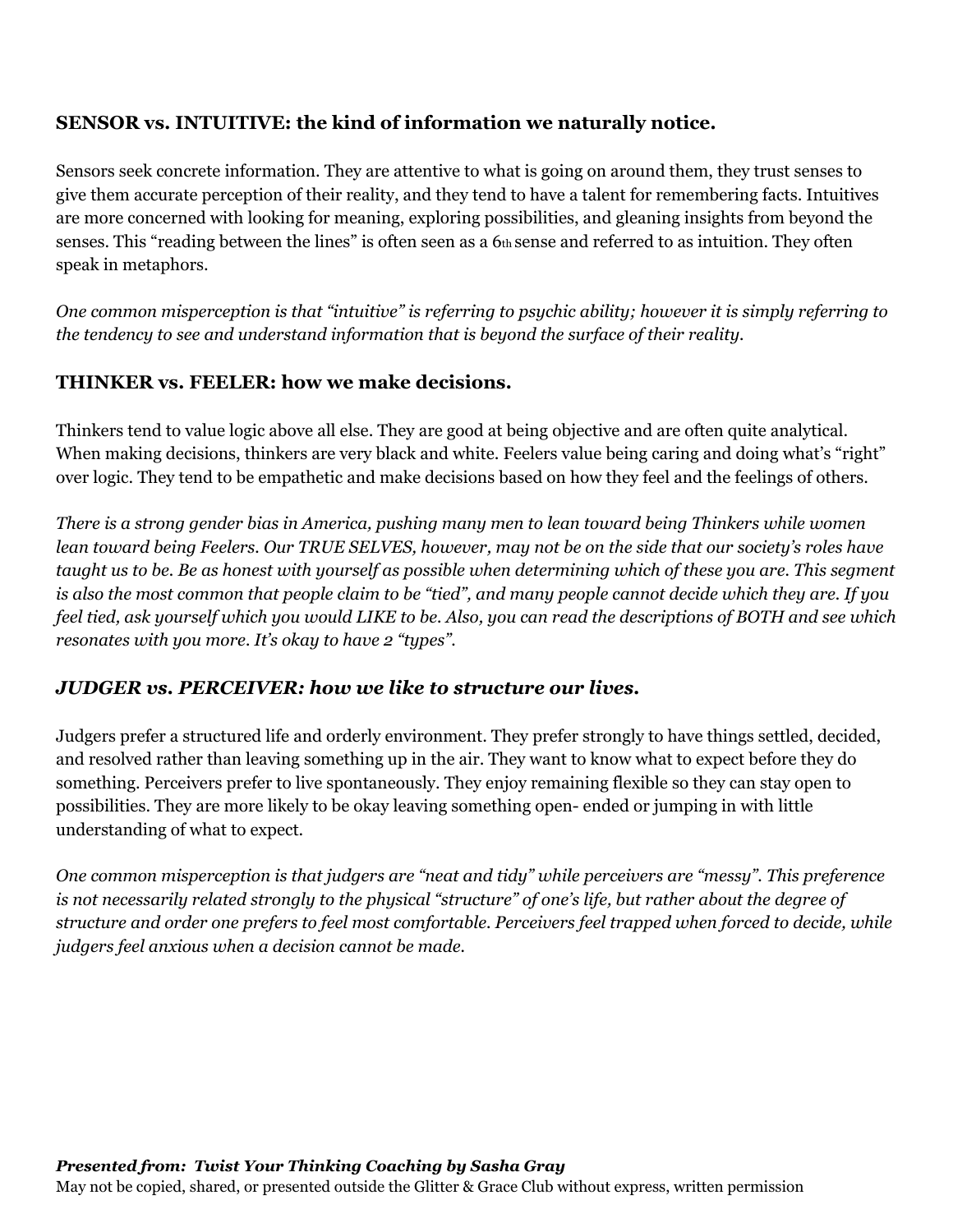## **Personality Quiz:**

## **Q1: Extroverted (E) vs Introverted (I)**

Which is your most natural energy orientation?

| <b>Extroverted Characteristics</b>              | <b>Introverted Characteristics</b>               |
|-------------------------------------------------|--------------------------------------------------|
| Act first, think/reflect later                  | Think/reflect first, then Act                    |
| Talk more than they listen                      | Listen more than they talk                       |
| Seek being the center of attention              | Avoid being the center of attention              |
| Feel deprived when cutoff from interaction with | Regularly require an amount of "private time" to |
| the outside world                               | recharge batteries                               |
| Enjoy wide variety and change in people and     | Prefer one-to-one communication and              |
| relationships                                   | relationships                                    |
| Tend to think out loud                          | Tend to think things through inside their head   |
|                                                 |                                                  |

**Choose which best fits:**  $\bigcirc$  Extrovert  $\bigcirc$  Introvert

# **Q2: Sensing (S) vs Intuition (N)**

Which way of perceiving or understanding is most "automatic" or natural?

| <b>Intuitive Characteristics</b>                 |
|--------------------------------------------------|
| Trust inspiration                                |
| Like new ideas for their own sake                |
| Value imagination and innovation                 |
| Like to learn new skills and get bored after     |
| mastering skills                                 |
| Tend to be general and figurative; use metaphors |
| a lot                                            |
| Present information in a round-about manner      |
| Are oriented toward the future                   |
|                                                  |

**Choose which best fits:**  $\bigcirc$  Sensing (S)  $\bigcirc$  iNtuition (N)